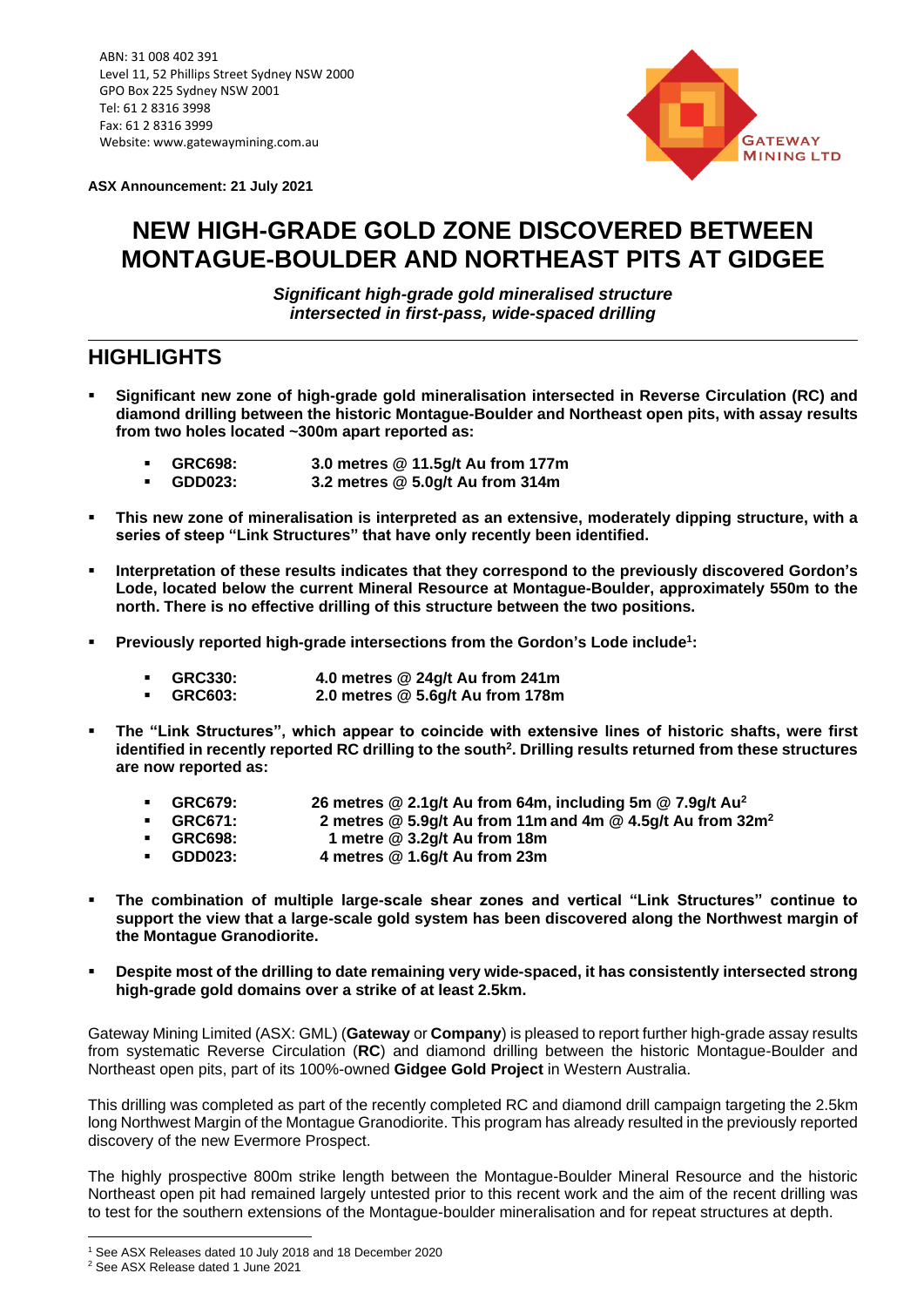A total of 25 holes for 4,154m of RC drilling were completed between Montague-Boulder and the Northeast pit, as well as the one EIS diamond hole for 588.9m. Significant intersections from the initial phase of this program were released on 1 June 2021. These new results relate to holes drilled as part of this program, as well as the EIS hole.

A full description of significant intersections received to date is included as Table 1 and 2, with drill program details documented in the JORC (2012) Table 1 included as Appendix 2.

### **KEY POINTS:**

RC and diamond drilling over an ~800m strike length between the historic Montague-Boulder and Northeast Open Pits have identified the following:

- A new high-grade zone of gold mineralisation that is interpreted as an extensive, moderately-dipping structure, with a series of steep "Link Structures" (Figure 1). These linking structures have only recently been identified and represent a highly prospective new target.
- Significant high-grade gold intersections (located ~300m apart) from the newly discovered structure include:
	- **GRC698: 3.0 metres @ 11.5g/t Au from 177m**
	- **GDD023: 3.2 metres @ 5.0g/t Au from 314m**
- Interpretation of these results indicates that they correspond to the Gordon's Lode, located below the current Mineral Resource at Montague Boulder, approximately 550m to the north. There is no effective drilling of this structure between the two positions. Previously reported high-grade intersections from the Gordon's Lode include $3$ :
	- **GRC330: 4.0 metres @ 24g/t Au from 241m**
		- **GRC603: 2.0 metres @ 5.6g/t Au from 178m**
- A series of "Link Structures", which appear to coincide with extensive lines of historic shafts, have now been identified over a strike length of approximately 500m. These structures were first identified in recently reported RC drilling to the south<sup>4</sup> and represent new high-priority follow-up drill targets. Drilling results returned from these structures are now reported as:
	- GRC679: **26 metres @ 2.1g/t Au from 64m, including 5m @ 7.9g/t Au<sup>4</sup><br>GRC671: 2 metres @ 5.9g/t Au from 11m and 4m @ 4.5g/t Au from 32**
	- **GRC671: 2 metres @ 5.9g/t Au from 11m and 4m @ 4.5g/t Au from 32m<sup>4</sup>**
	-
	- **GRC698: 1 metre @ 3.2g/t Au from 18m** ▪ **GDD023: 4 metres @ 1.6g/t Au from 23m**



**Figure (1): RC drill cross-section 6,966,320mN. Note hole GDD023 has been projected from 80m south.**

<sup>3</sup> See ASX Releases dated 10 July 2018 and 18 December 2020

<sup>4</sup> See ASX Release dated 1 June 2021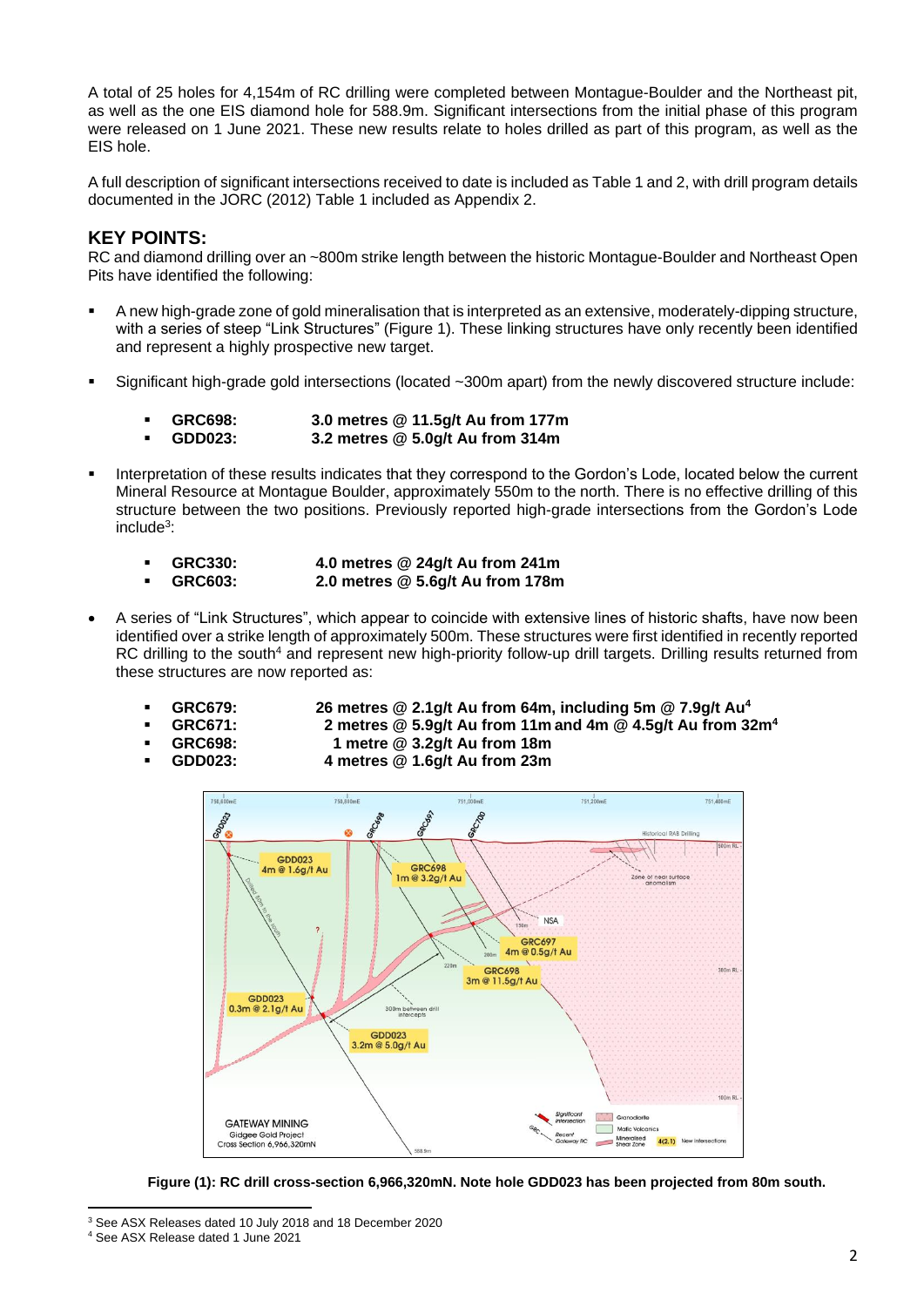- These intersections, from sections spaced approximately 80m apart, have stepped out approximately 550m to the south of those intersections within the Montague-Boulder Mineral Resource area. The intersections represent a down-dip extent of over 300m and remain open along strike and down-dip (see Figures 1 and 2).
- The high-grade tenor of these intercepts, returned from sparse deeper drilling over a wide area, is significant in that it points to the potential for substantial high-grade domains to be present along this structure south of the Montague-Boulder Mineral Resource.
- Targeted drilling within the Montague-Boulder Mineral Resource in late-2020 by Gateway demonstrated that these high-grade domains can be extensive along strike.
- Diamond hole GDD023 was drilled as part of the Exploration Incentive Scheme (EIS) made available by the WA State Government. The aim of this hole was to test for deeper, repeat structures and to provide invaluable litho-structural information to advance the broader understanding of the Northwest margin gold system. Gateway acknowledges and thanks the WA State Government for its support of exploration.
- Data generated from drilling and subsequent interpretation by Gateway is illuminating the extensive structurally controlled gold system present along the Northwestern Margin, which includes the current Montague-Boulder Mineral Resource, and extensions along strike to the north (including the high-grade Evermore discovery) and south, as well as multiple "stacked" mineralised structures.
- This work has been critical to understanding the "live" structures present and identifying the controls on the high-grade components. There is clear potential to delineate further economic mineralisation within a system that has seen five open pits mined historically over those areas where mineralisation has outcropped. Work to date has identified significant mineralisation away from these pits in relatively shallow positions, over a strike length of over 2.5km, and localized areas of substantial high grades.



**Figure (2): Montague-Boulder to Northeast pit systematic RC drilling program, with significant intersections and historic significant results. Note the lines of surface workings.**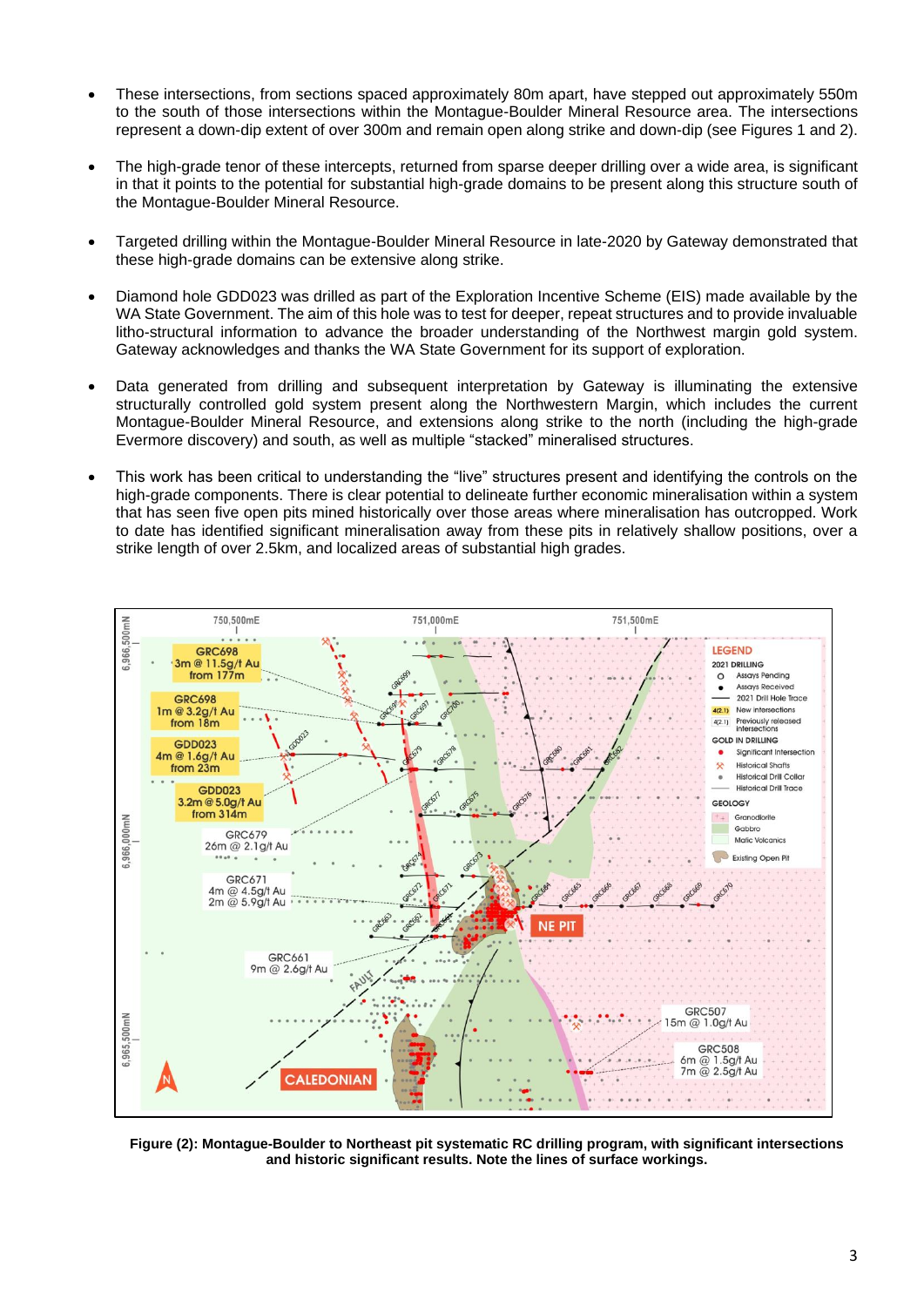### **MANAGEMENT COMMENT**

Gateway's Managing Director, Mr Mark Cossom, said: *"We are continuing to build the picture of a high-grade, large scale gold system along the Northwest Margin which represents a huge opportunity for our shareholders. These latest results have returned two outstanding high-grade, high-tenor intercepts approximately 300m apart between the Montague-Boulder and Northeast pits – a fantastic result.* 

*"The search space between these intercepts, as well as down-dip and up-plunge remains completely open. What is even more exciting is that they line up almost exactly with the very high-grade mineralisation intersected in the Gordon's Lode, some 550m to the north! There is no effective drilling between these positions.* 

*"We now have multiple positions along the 2.5km long Northwest Margin where we see a clear opportunity to rapidly delineate potentially economic shallow mineralisation. Once we receive the final outstanding results from the recent drilling, we will undertake a broad strategic review of the entire area to determine the most effective forward pathway to drill out resources and unlock the full potential of the Gidgee Project. Given the wide spacing of the drilling to date, we are incredibly excited about the opportunity that is emerging for us at Gidgee."*

This released has been authorised by:

Mark Cossom Managing Director

*For and on behalf of GATEWAY MINING LIMITED*

#### **Competent Person Statement**

The information in this report that relates to Exploration Results or Mineral Resources is based on information compiled or reviewed by Mr Stuart Stephens who is a full-time employee of Gateway Mining Ltd and is a current Member of the Australian Institute of Geoscientists. Mr Stephens owns options in Gateway Mining Ltd. Mr Stephens has sufficient experience, which is relevant to the style of mineralisation and types of deposit under consideration and to the activities undertaken, to qualify as a Competent Person as defined in the 2012 Edition of the "Australasian Code of Reporting of Exploration Results, Mineral Resources and Ore Reserves". Mr Stephens consents to the inclusion in the report of the matters based on the information in the form and context in which it appears.

**Investors** Media **Mark Cossom Communist Cossom Nicholas Read Managing Director Read Corporate T: 02 8316 3998 T: 08 9388 1474 or Kar Chua Company Secretary T: 02 8316 3998**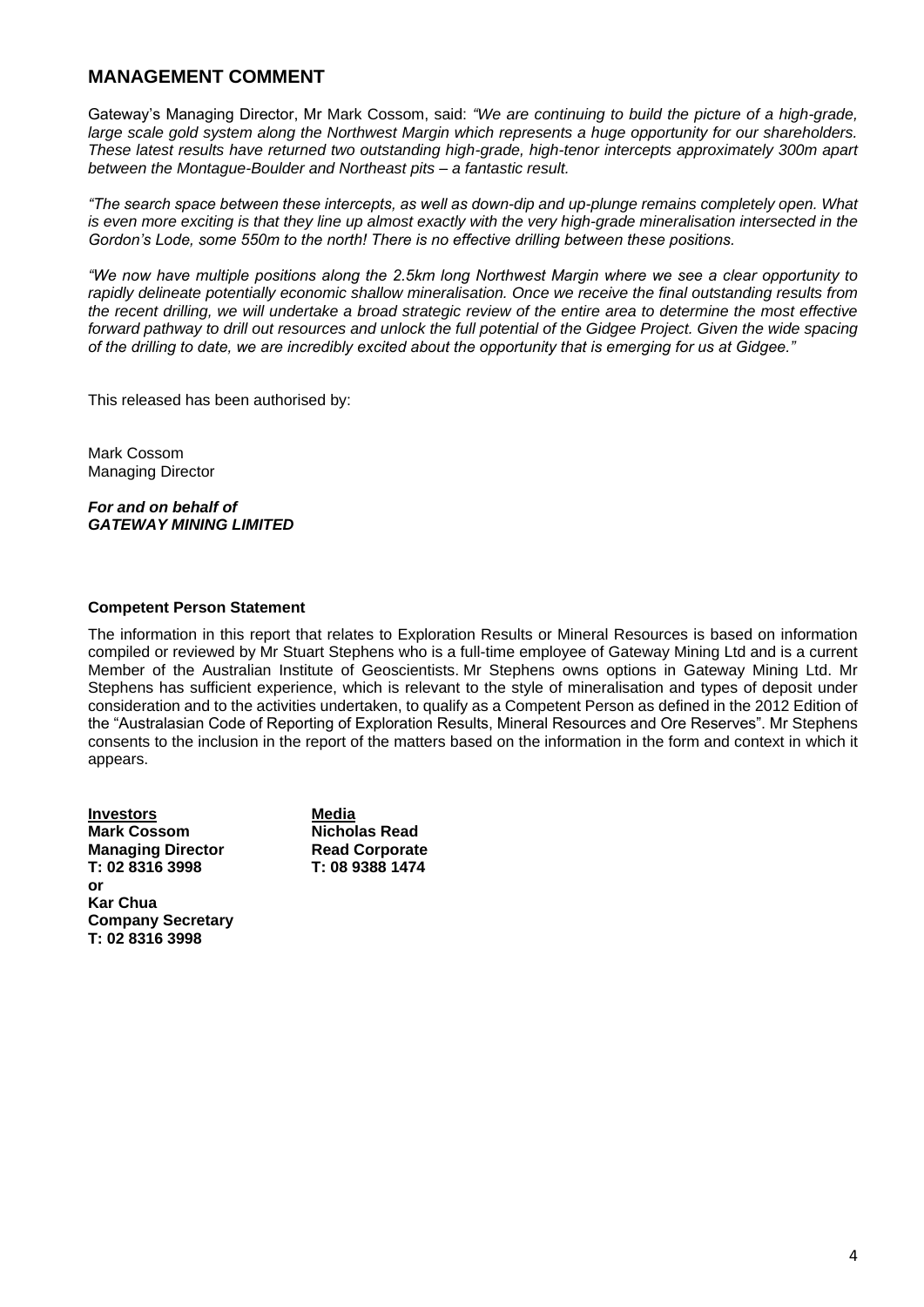### **TABLE (1): MONTAGUE-BOULDER TO CALEDONIAN NE RC DRILLING SIGNIFICANT INTERCEPT TABLE**

| <b>Hole ID</b> | <b>MGA E</b> | <b>MGAN</b> | <b>RL</b> | Hole<br><b>Depth</b><br>(m) | Dip/Azi  | <b>From</b><br>(m) | To<br>(m) | <b>Width</b><br>(m) | Au<br>(g/t) | <b>Comment</b> |
|----------------|--------------|-------------|-----------|-----------------------------|----------|--------------------|-----------|---------------------|-------------|----------------|
| <b>GRC697</b>  | 750921       | 6966319     | 505       | 168                         | $-60$ 90 |                    |           |                     | <b>NSA</b>  |                |
| <b>GRC698</b>  | 750840       | 6966319     | 505       | 220                         | $-60$ 90 | 18                 | 19        |                     | 3.2         |                |
|                |              |             |           |                             |          | 177                | 180       | 3                   | 11.5        |                |
| GRC699         | 750868       | 6966398     | 505       | 138                         | $-60$ 90 | 105                | 106       |                     | 1.3         |                |
|                |              |             |           |                             |          | 119                | 121       |                     | 1.3         |                |

**Notes:**

• All coordinates located in MGA (GDA94) Zone 50. Azimuth is magnetic degrees

• RL's are nominal

- Significant intersections are calculated based on a minimum of 1m greater than 1.0g/t Au with a maximum of 4m of internal dilution
- Au assayed by 50g Fire Assay with AAS finish at ALS Laboratories Perth and Kalgoorlie

NSA – No Significant Assay

### **TABLE (2): MONTAGUE-BOULDER TO CALEDONIAN EIS DIAMOND DRILLING SIGNIFICANT INTERCEPT TABLE**

| <b>Hole ID</b> | <b>MGA E</b> | <b>MGAN</b> | <b>RL</b> | <b>Hole</b><br><b>Depth</b><br>(m) | Dip/Azi   | <b>From</b><br>(m) | To<br>(m) | Width<br>(m) | Au<br>(g/t) | <b>Comment</b> |
|----------------|--------------|-------------|-----------|------------------------------------|-----------|--------------------|-----------|--------------|-------------|----------------|
| GDD023         | 750602       | 6966240     | 504       | 588.9                              | $-60\$ 90 | 17                 | 18        |              | 1.3         |                |
|                |              |             |           |                                    |           | 23                 | 27        | 4            | 1.6         |                |
|                |              |             |           |                                    |           | 285.5              | 285.3     | 0.3          | 2.1         |                |
|                |              |             |           |                                    |           | 314                | 317.2     | 3.2          | 5.0         |                |

**Notes:**

• All coordinates located in MGA (GDA94) Zone 50. Azimuth is magnetic degrees

RL's are nominal

- Significant intersections are calculated based on a minimum of 1m greater than 1.0g/t Au with a maximum of 4m of internal dilution
- Au assayed by 50g Fire Assay with AAS finish at ALS Laboratories Perth and Kalgoorlie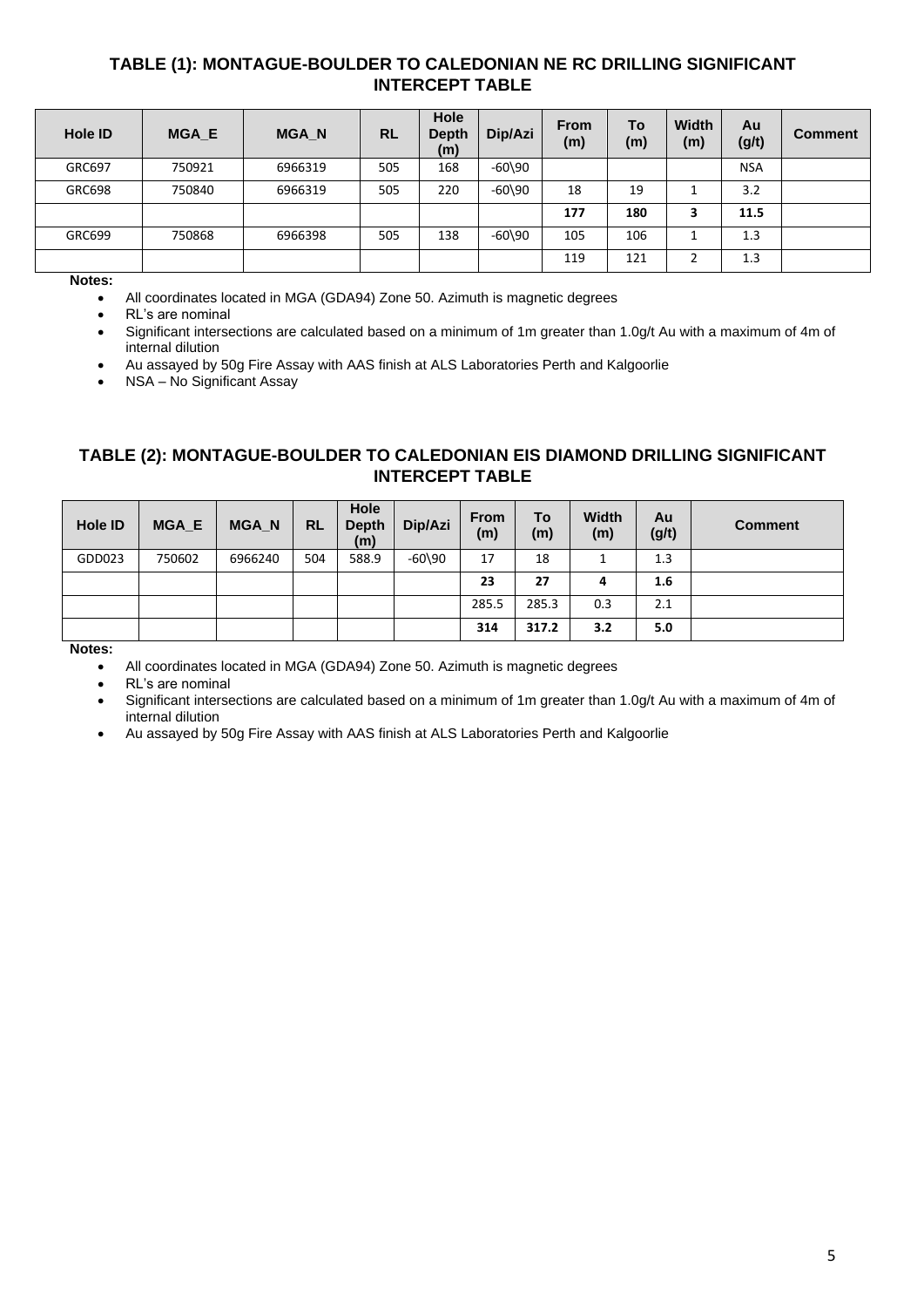## **APPENDIX (1)**

### **About the Gidgee Gold Project**



**Gidgee Gold Project Tenement Location Diagram**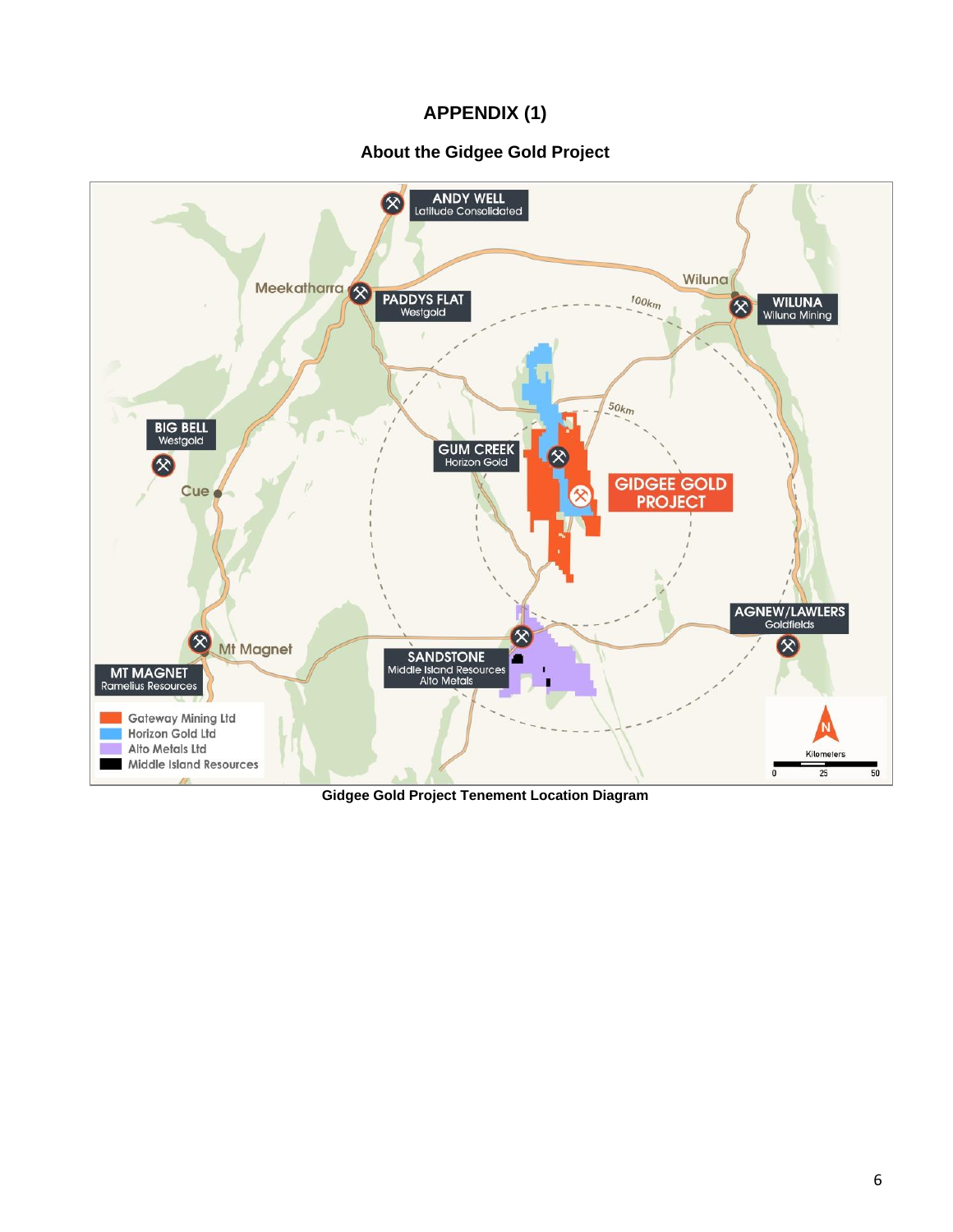#### **APPENDIX (2): MONTAGUE BOULDER TO NORTHEAST PIT RC & DD DRILLING JORC Code, 2012 Edition Table 1**

# **Section 1 Sampling Techniques and Data**

*(Criteria in this section apply to all succeeding sections)*

| <b>Criteria</b>                    | <b>JORC Code explanation</b>                                                                                                                                                                                                                                                                                                                                                                                                                                                                                                                                                                                                                                                                                                                                                                                                                                                                                                                                                                                                                                                                                 | <b>Commentary</b>                                                                                                                                                                                                                                                                                                                                                                                                                                                                                                                                                                                                                                                                                                                                                                                                                                                                                                                                                                                                                                                                                                          |
|------------------------------------|--------------------------------------------------------------------------------------------------------------------------------------------------------------------------------------------------------------------------------------------------------------------------------------------------------------------------------------------------------------------------------------------------------------------------------------------------------------------------------------------------------------------------------------------------------------------------------------------------------------------------------------------------------------------------------------------------------------------------------------------------------------------------------------------------------------------------------------------------------------------------------------------------------------------------------------------------------------------------------------------------------------------------------------------------------------------------------------------------------------|----------------------------------------------------------------------------------------------------------------------------------------------------------------------------------------------------------------------------------------------------------------------------------------------------------------------------------------------------------------------------------------------------------------------------------------------------------------------------------------------------------------------------------------------------------------------------------------------------------------------------------------------------------------------------------------------------------------------------------------------------------------------------------------------------------------------------------------------------------------------------------------------------------------------------------------------------------------------------------------------------------------------------------------------------------------------------------------------------------------------------|
| <b>Sampling</b><br>techniques      | Nature and quality of sampling (e.g. cut channels, random chips, or specific<br>specialised industry standard measurement tools appropriate to the minerals<br>under investigation, such as down hole gamma sondes, or handheld XRF<br>instruments, etc.). These examples should not be taken as limiting the broad<br>meaning of sampling.<br>Include reference to measures taken to ensure sample representivity and the<br>appropriate calibration of any measurement tools or systems used.<br>Aspects of the determination of mineralisation that are Material to the Public<br>Report.<br>In cases where 'industry standard' work has been done this would be relatively<br>$\bullet$<br>simple (e.g. 'reverse circulation drilling was used to obtain 1 m samples from<br>which 3 kg was pulverized to produce a 30 g charge for fire assay'). In other<br>cases more explanation may be required, such as where there is coarse gold<br>that has inherent sampling problems. Unusual commodities or mineralisation<br>types (e.g. submarine nodules) may warrant disclosure of detailed information. | RC drilling (GRC prefix) - 2kg - 3kg samples were split from dry 1m bulk<br>samples. The sample was initially collected from the cyclone in an inline<br>collection box. Once the metre was completed the sample was dropped under<br>gravity thorough a Metzke cone splitter, with the 1m split for assay collected in<br>a calico bag.<br>The bulk reject from the sample was collected in wheelbarrows and dumped<br>into neat piles on the ground.<br>Diamond drilling (GDD prefix) - samples were taken from NQ2 half-core cut<br>parallel to the core axis. Samples were collected based on logged geological<br>intervals, with a minimum of 0.3m and maximum of 1.3m lengths sampled.<br>Sample weights varied between 0.8kg - 3.5kg depending on sample lengths.<br>RC Field duplicates were collected at a ratio of 1:50 and collected at the same<br>time as the original sample through the B chute of the cone splitter. OREAS<br>certified reference material (CRM) was inserted at a ratio of 1:50. The grade<br>ranges of the CRM's were selected based on grade populations and economic<br>grade ranges. |
| <b>Drilling</b><br>techniques      | Drill type (e.g. core, reverse circulation, open-hole hammer, rotary air blast,<br>auger, Bangka, sonic, etc.) and details (e.g. core diameter, triple or standard<br>tube, depth of diamond tails, face-sampling bit or other type, whether core is<br>oriented and if so, by what method, etc.).                                                                                                                                                                                                                                                                                                                                                                                                                                                                                                                                                                                                                                                                                                                                                                                                           | RC - Challenge Drilling drill rig was used. The rig consisted of a truck mounted<br>RC rig with on board compressor, an on board Booster, and a truck mounted<br>auxiliary compressor.<br>Diamond - Blue Spec Drilling rig was used. The rig was a McCulloch 950 rig<br>mounted on a Mercedes 8x8 truck.                                                                                                                                                                                                                                                                                                                                                                                                                                                                                                                                                                                                                                                                                                                                                                                                                   |
| <b>Drill</b><br>sample<br>recovery | Method of recording and assessing core and chip sample recoveries and<br>$\bullet$<br>results assessed.<br>Measures taken to maximize sample recovery and ensure representative<br>nature of the samples.<br>Whether a relationship exists between sample recovery and grade and whether<br>sample bias may have occurred due to preferential loss/gain of fine/coarse<br>material.                                                                                                                                                                                                                                                                                                                                                                                                                                                                                                                                                                                                                                                                                                                          | During the RC sample collection process, the sample sizes were visually<br>inspected to assess drill recoveries<br>The majority of samples were of good quality with ground water having minimal<br>effect on sample quality or recovery.<br>Diamond core recoveries were noted each core run, with core recovered<br>compared to the length of run. Areas of core loss was noted on the core blocks,<br>as well as in geological logs.<br>From the collection of recovery data, no identifiable bias exists.                                                                                                                                                                                                                                                                                                                                                                                                                                                                                                                                                                                                              |
| Logging                            | Whether core and chip samples have been geologically and geotechnically<br>logged to a level of detail to support appropriate Mineral Resource estimation,<br>mining studies and metallurgical studies.<br>Whether logging is qualitative or quantitative in nature. Core (or costean,                                                                                                                                                                                                                                                                                                                                                                                                                                                                                                                                                                                                                                                                                                                                                                                                                       | RC chips were washed and stored in chip trays in 1m intervals for the entire<br>length of each hole. Chips were visually inspected and logged to record<br>lithology, weathering, alteration, mineralisation, veining and structure.<br>Diamond core was cleaned and stored in core trays. Core was orientated, and<br>marked up on 1m intervals, as well as the bottom-of-hole orientation line.<br>Data on rock type, deformation, colour, structure, alteration, veining,                                                                                                                                                                                                                                                                                                                                                                                                                                                                                                                                                                                                                                               |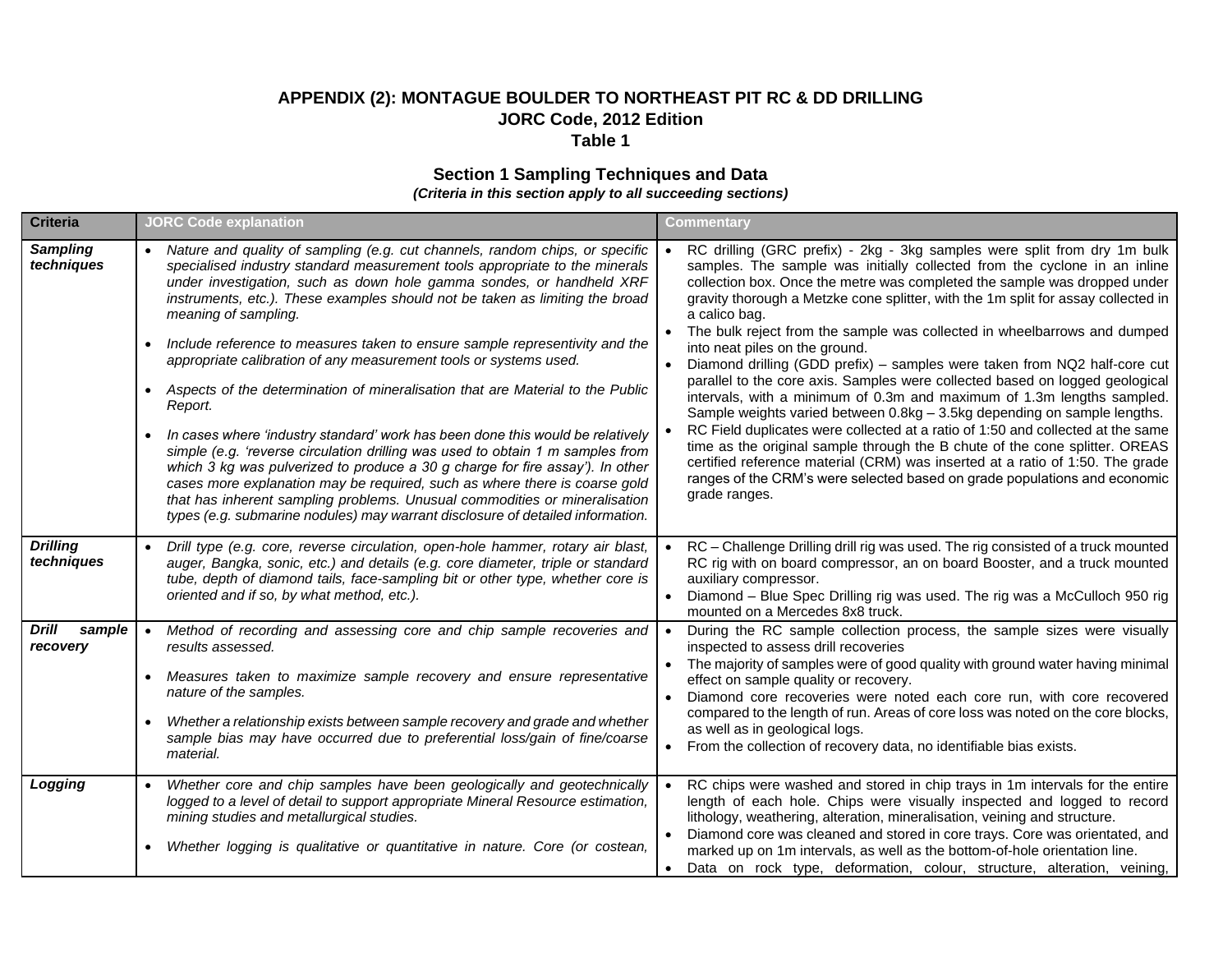| <b>Criteria</b>                                                   | <b>JORC Code explanation</b>                                                                                                                                                                                                                                                                                                                                                                                                                                                                                                                                                                                                                                                                         | <b>Commentary</b>                                                                                                                                                                                                                                                                                                                                                                                                                                                                                                                                                                                                                                                                                                                                                                                                                                                                                                                  |  |  |
|-------------------------------------------------------------------|------------------------------------------------------------------------------------------------------------------------------------------------------------------------------------------------------------------------------------------------------------------------------------------------------------------------------------------------------------------------------------------------------------------------------------------------------------------------------------------------------------------------------------------------------------------------------------------------------------------------------------------------------------------------------------------------------|------------------------------------------------------------------------------------------------------------------------------------------------------------------------------------------------------------------------------------------------------------------------------------------------------------------------------------------------------------------------------------------------------------------------------------------------------------------------------------------------------------------------------------------------------------------------------------------------------------------------------------------------------------------------------------------------------------------------------------------------------------------------------------------------------------------------------------------------------------------------------------------------------------------------------------|--|--|
|                                                                   | channel, etc.) photography.                                                                                                                                                                                                                                                                                                                                                                                                                                                                                                                                                                                                                                                                          | mineralisation and oxidation state were recorded.<br>Logging is both qualitative and quantitative or semi quantitative in nature.                                                                                                                                                                                                                                                                                                                                                                                                                                                                                                                                                                                                                                                                                                                                                                                                  |  |  |
|                                                                   | The total length and percentage of the relevant intersections logged.                                                                                                                                                                                                                                                                                                                                                                                                                                                                                                                                                                                                                                |                                                                                                                                                                                                                                                                                                                                                                                                                                                                                                                                                                                                                                                                                                                                                                                                                                                                                                                                    |  |  |
| Sub-sampling<br><b>Techniques</b><br>sample<br>and<br>preparation | • If core, whether cut or sawn and whether quarter, half or all core taken.<br>• If non-core, whether riffled, tube sampled, rotary split, etc. and whether<br>sampled wet or dry.<br>• For all sample types, the nature, quality and appropriateness of the sample<br>preparation technique.<br>Quality control procedures adopted for all sub-sampling stages to maximise<br>representivity of samples.<br>Measures taken to ensure that the sampling is representative of the in situ<br>$\bullet$<br>material collected, including for instance results for field duplicate/second-half<br>sampling.<br>Whether sample sizes are appropriate to the grain size of the material being<br>sampled. | RC Samples were split from dry, 1m bulk sample via a cone splitter directly<br>from the cyclone.<br>Diamond core samples were NQ2 size and collected from sawn half-core. Core<br>samples were taken based on geological intervals, with a minimum sample<br>length of 0.3m and a maximum of 1.3m.<br>• The QC procedure adopted through the process includes:<br>Field duplicates were collected at a rate of 1:50, these were collected<br>during RC drilling at the same time as the primary sample.<br>OREAS certified material (CRM) was inserted at a rate of 1:50, the grade<br>$\bullet$<br>ranges of the CRM's were selected based on grade populations.<br>0.8-3kgs of sample was submitted to the laboratory.<br>$\bullet$<br>Samples oven dried then pulverized in LM5 mills to 85% passing<br>75micron.<br>All samples were analysed for Au using the Au-AA26 technique which is<br>a 50g lead collection fire assay. |  |  |
| Quality<br>оf<br>data<br>assay<br>and<br>Laboratory<br>tests      | The nature, quality and appropriateness of the assaying and laboratory<br>$\bullet$<br>procedures used and whether the technique is considered partial or total.<br>• For geophysical tools, spectrometers, handheld XRF instruments, etc., the<br>parameters used in determining the analysis including instrument make and<br>model, reading times, calibrations factors applied and their derivation, etc.<br>Nature of quality control procedures adopted (e.g. standards, blanks,<br>duplicates, external laboratory checks) and whether acceptable levels of<br>accuracy (i.e. lack of bias) and precision have been established.                                                              | Drill samples were submitted to ALS (Perth). All samples were analysed by a<br>50g fire assay (AAS finish) which is a total digest assay technique. Due to<br>industry-wide pressure on fire-assay capacity, some prepped samples were<br>transported to ALS Kalgoorlie for fire assay.<br>RC Field duplicates were collected at a rate of 1:50 with CRM's inserted at a<br>rate of 1:50 also. The grade ranges of the CRM's were selected based on grade<br>populations.                                                                                                                                                                                                                                                                                                                                                                                                                                                          |  |  |
| Verification of<br>sampling and<br>assaying                       | $\bullet$<br>The verification of significant intersections by either independent or alternative<br>company personnel.<br>The use of twinned holes.<br>$\bullet$<br>Documentation of primary data, data entry procedures, data verification, data<br>storage (physical and electronic) protocols.<br>Discuss any adjustment to assay data.<br>$\bullet$                                                                                                                                                                                                                                                                                                                                               | Drilling results are cross checked by company geologists<br>Data is recorded digitally at the project within MicroMine Geobank software,<br>assay results are received digitally.<br>• All data is stored within DataShed SQL Database.                                                                                                                                                                                                                                                                                                                                                                                                                                                                                                                                                                                                                                                                                            |  |  |
| Location<br>of<br>data points                                     | Accuracy and quality of surveys used to locate drill holes (collar and down-hole<br>$\bullet$<br>surveys), trenches, mine workings and other locations used in Mineral<br>Resource estimation.<br>Specification of the grid system used.                                                                                                                                                                                                                                                                                                                                                                                                                                                             | Initial drill hole location is initially recorded with a handheld Garmin GPS (+/-<br>3m). A Reflex EZ North Seeking Gyro is used to record the deviation of the drill<br>holes (+/- 1deg). All collars were surveyed post-drilling utilsiing RTK-GPS.                                                                                                                                                                                                                                                                                                                                                                                                                                                                                                                                                                                                                                                                              |  |  |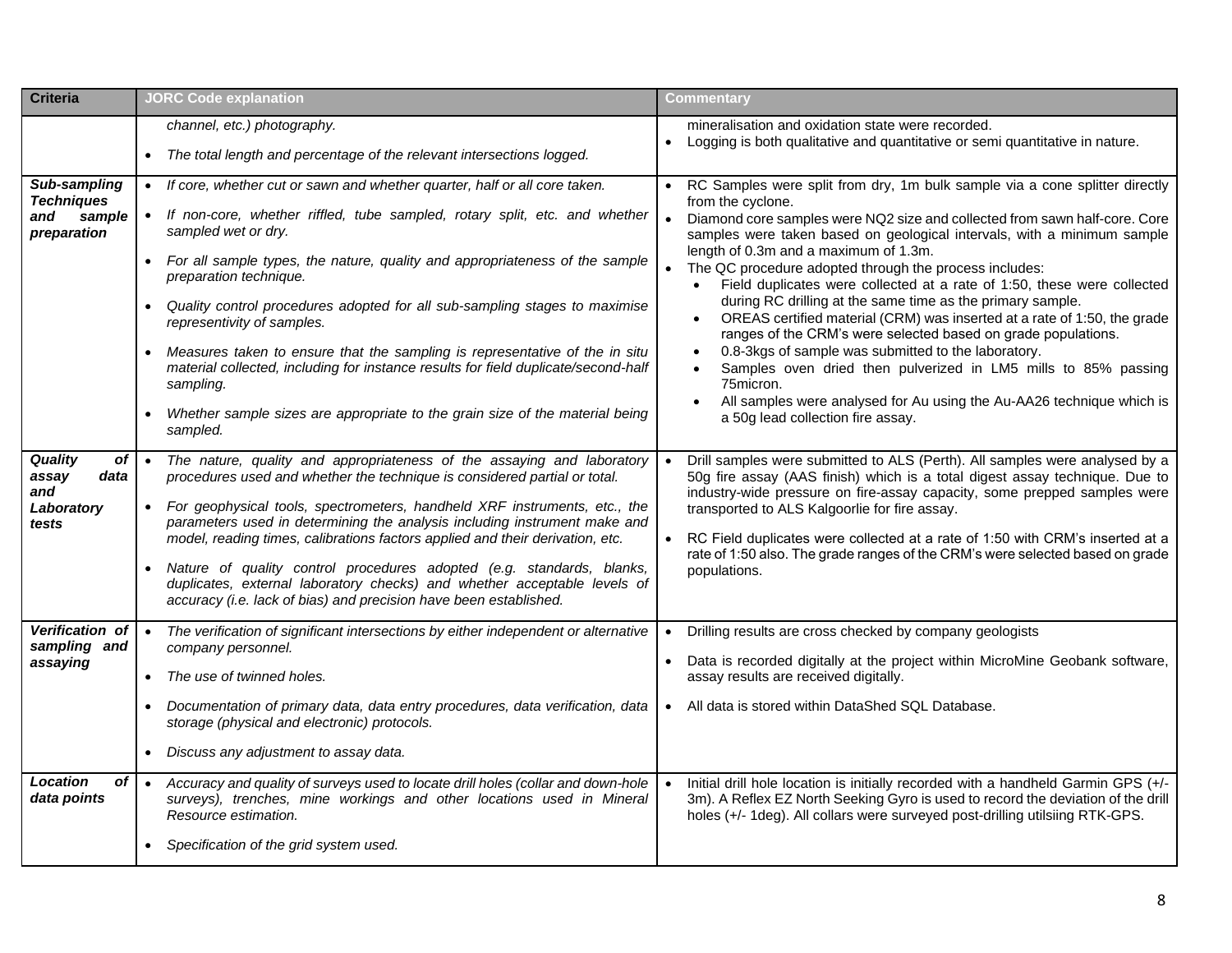| <b>Criteria</b>                                                  | <b>JORC Code explanation</b>                                                                                                                                                                                                                                                                                                                                                      | <b>Commentary</b>                                                                                                                                                                                                                                                                                      |  |  |  |
|------------------------------------------------------------------|-----------------------------------------------------------------------------------------------------------------------------------------------------------------------------------------------------------------------------------------------------------------------------------------------------------------------------------------------------------------------------------|--------------------------------------------------------------------------------------------------------------------------------------------------------------------------------------------------------------------------------------------------------------------------------------------------------|--|--|--|
|                                                                  | Quality and adequacy of topographic control.                                                                                                                                                                                                                                                                                                                                      |                                                                                                                                                                                                                                                                                                        |  |  |  |
| spacing<br>Data<br>and<br>distribution                           | Data spacing for reporting of Exploration Results.<br>Whether the data spacing and distribution is sufficient to establish the degree<br>of geological and grade continuity appropriate for the Mineral Resource and<br>Ore Reserve estimation procedure(s) and classifications applied.<br>Whether sample compositing has been applied.                                          | Refer to tables within text for data spacing.<br>Holes drilled within this program are not considered to be of suitable data<br>spacing for use in Mineral Resource or Ore Reserve estimation                                                                                                          |  |  |  |
| Orientation of<br>data in relation<br>to geological<br>structure | Whether the orientation of sampling achieves unbiased sampling of possible<br>structures and the extent to which this is known, considering the deposit type.<br>If the relationship between the drilling orientation and the orientation of key<br>mineralised structures is considered to have introduced a sampling bias, this<br>should be assessed and reported if material. | The drilling was orientated perpendicular to the perceived strike of the<br>mineralised structures, with holes testing west-dipping structures drilled to the<br>eastinclined holes (-60°) are considered to be appropriate to the dip of the<br>mineralised structure creating minimal sampling bias. |  |  |  |
| <b>Sample</b><br>security                                        | The measures taken to ensure sample security.<br>$\bullet$                                                                                                                                                                                                                                                                                                                        | Calico samples are sealed into green/poly weave bags and cable tied. These<br>are then sealed in bulka bags and transported to the laboratory in Perth by<br>company staff or contractors or established freight companies.                                                                            |  |  |  |
| <b>Audits</b><br><b>or</b><br>reviews                            | The results of any audits or reviews of sampling techniques and data.                                                                                                                                                                                                                                                                                                             | Drilling results are cross checked by company geologists                                                                                                                                                                                                                                               |  |  |  |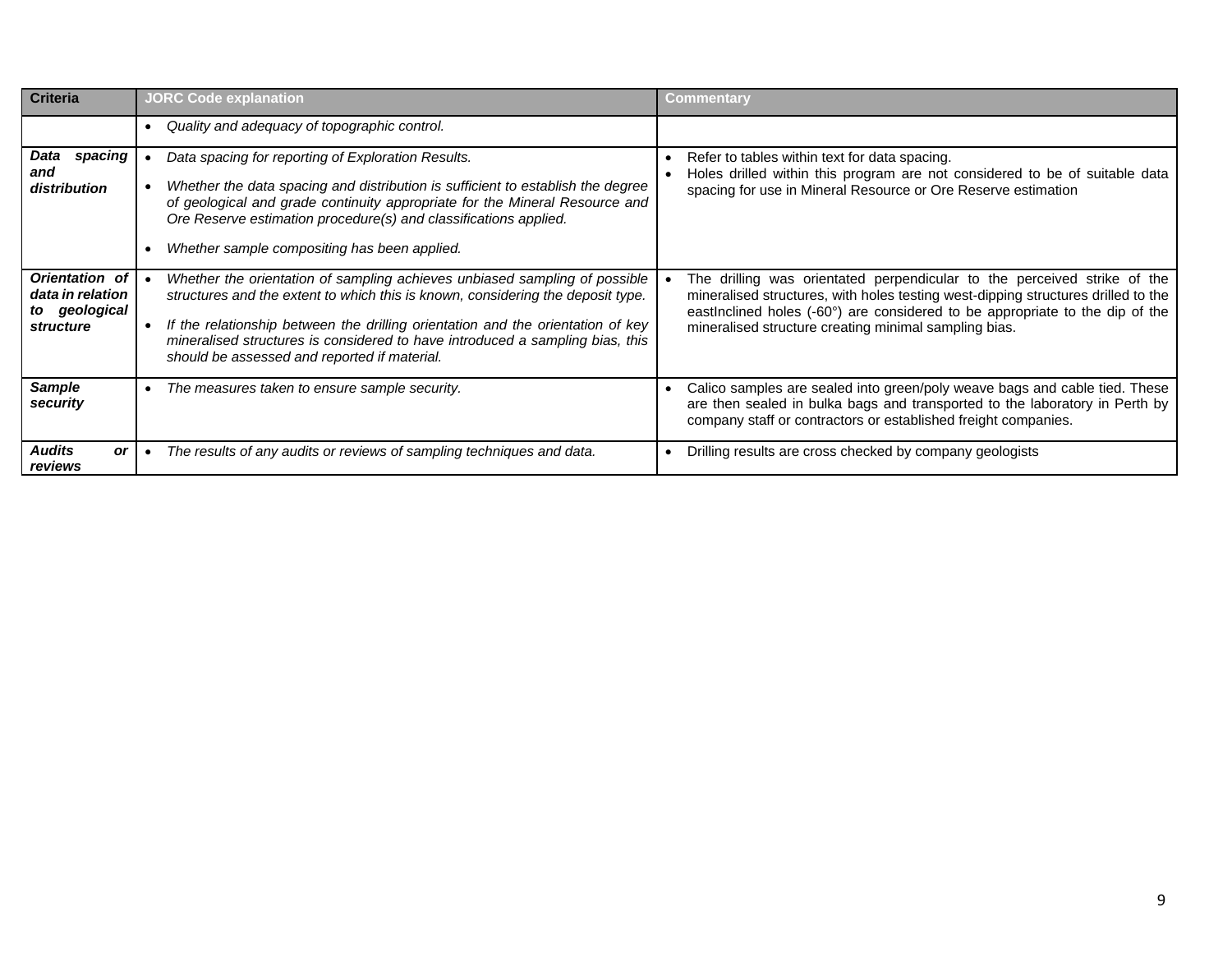### **Section 2 Reporting of Exploration Results**

#### **(Criteria listed in the preceding section also apply to this section.)**

| <b>Criteria</b>                                  |                                  | <b>JORC Code explanation</b>                                                                                                                                                                                                                      | <b>Commentary</b>                                                                                                                                                                                                                                                                                                                                                                                                                                                                                                                                                                                                                                                                                                                                                                                                                                           |
|--------------------------------------------------|----------------------------------|---------------------------------------------------------------------------------------------------------------------------------------------------------------------------------------------------------------------------------------------------|-------------------------------------------------------------------------------------------------------------------------------------------------------------------------------------------------------------------------------------------------------------------------------------------------------------------------------------------------------------------------------------------------------------------------------------------------------------------------------------------------------------------------------------------------------------------------------------------------------------------------------------------------------------------------------------------------------------------------------------------------------------------------------------------------------------------------------------------------------------|
| <b>Mineral</b><br>tenement and<br>land<br>tenure |                                  | Type, reference name/number, location and ownership including agreements<br>or material issues with third parties such as joint ventures, partnerships,<br>overriding royalties, native title interests, historical sites, wilderness or national | M57/217, M57/98 and E57/888. These tenements are held under Gateway<br>Mining Ltd 100%.                                                                                                                                                                                                                                                                                                                                                                                                                                                                                                                                                                                                                                                                                                                                                                     |
| status                                           | park and environmental settings. | • No Native Title claims are lodged over the tenements                                                                                                                                                                                            |                                                                                                                                                                                                                                                                                                                                                                                                                                                                                                                                                                                                                                                                                                                                                                                                                                                             |
|                                                  |                                  | The security of the tenure held at the time of reporting along with any known<br>impediments to obtaining a licence to operate in the area.                                                                                                       |                                                                                                                                                                                                                                                                                                                                                                                                                                                                                                                                                                                                                                                                                                                                                                                                                                                             |
| <b>Exploration</b><br>done by other<br>parties   |                                  | Acknowledgment and appraisal of exploration by other parties.                                                                                                                                                                                     | • Gold was discovered in the district during the gold rush era, first records of<br>gold won from small-scale, high-grade workings include the Montague Mining<br>Centre (1904-13). Renewed interest in the late 1960's included base metal<br>exploration carried out within exposed stratigraphy of the Montague Ranges<br>(Bungarra Ranges), exploration interest that broadened with the release of the<br>Sandstone 1:250,000 aeromagnetic sheet in 1970 resulting in the staking of<br>favourable magnetic anomalies by exploration companies.                                                                                                                                                                                                                                                                                                        |
|                                                  |                                  |                                                                                                                                                                                                                                                   | Early explorers in the Montague Ranges included Anaconda Australia Inc.<br>(1966-67), followed by International Nickel Australia (1971-75) evaluating a<br>Gabbro - banded differentiated basic complex believed prospective for copper<br>and/or nickel such as the Dulith Gabbro, USA. Strong geophysical and<br>mineralised anomalism was encountered, however, copper-zinc enrichment<br>was also encountered in adjacent felsic stratigraphy at Ed's Bore prospect,<br>which was followed-up by CRA Exploration (1983-1990) to intersect<br>polymetallic VMS enrichments at Bevan prospect (not substantively pursued).                                                                                                                                                                                                                                |
|                                                  |                                  |                                                                                                                                                                                                                                                   | • At Montague, Western Mining Corporation (1976) conducted investigations for<br>copper and gold including soil sampling and IP surveying, which was followed<br>by CRA Exploration (1984-89) working concurrently with AMOCO Minerals<br>Australia Company (1984) and Clackline Refractories Ltd (from 1985 - to later<br>become Herald Resources) assessing/purchasing historic mine areas from Mr<br>W.J. Griffiths of Sandstone. RAB drilling penetrating transported cover resulted<br>in the virgin discoveries of NE Pit by AMOCO and Whistler deposit by CRA.<br>Later noted explorers included Dalrymple Resources NL (1987-1990)<br>intersecting gold at the Armada (Twister) prospect, and Arimco Mining (1990-<br>98) intersecting gold at Lyle prospect, Victory West prospect, and copper at<br>The Cup prospect (not substantively pursued). |
|                                                  |                                  |                                                                                                                                                                                                                                                   | The Montague Mining Centre produced approximately 150,000oz of gold<br>commencing in 1986 at Caledonian and NE Pits (Clackline), and continued at<br>Montague Boulder from 1988 (Herald), and was to close in 1993 after<br>completion of the Rosie Castle open cut (Herald). Whistler open cut was mined<br>from November 1990 (Polaris Pacific NL) and ore toll treated through the<br>Herald mill. Little attention was paid to mineralisation other than gold. Gateway<br>Mining in joint venture with Herald Resources continued exploration of the<br>Montague Mining Centre, Gateway also targeting poly-metallic intrusion                                                                                                                                                                                                                          |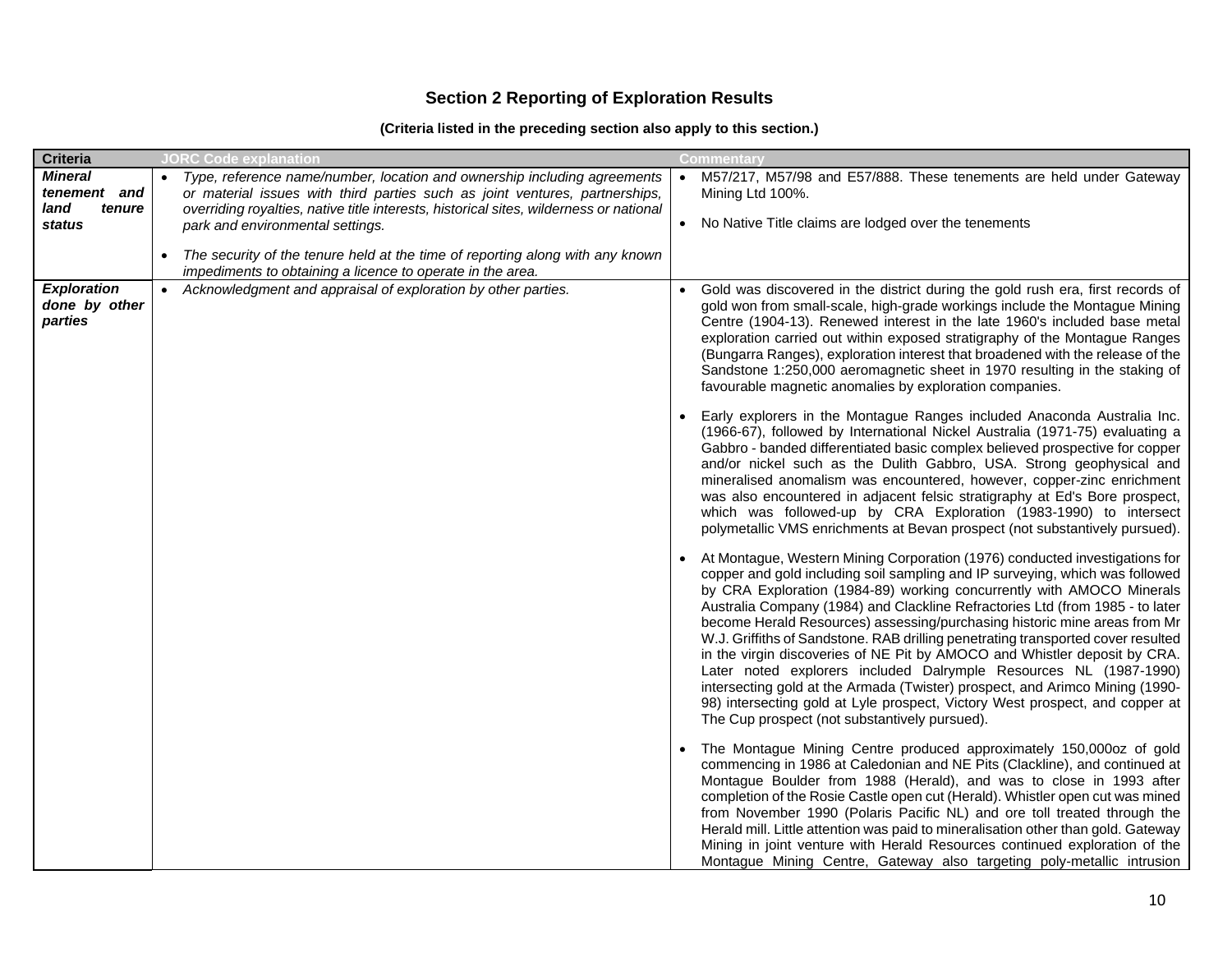| <b>Criteria</b>                            |           | <b>JORC Code explanation</b>                                                                                                                                                                                                                          | <b>Commentary</b>                                                                                                                                                                                                                                                                                                                                                                                                                                                                                                                                                                                                                                                                                                                                       |
|--------------------------------------------|-----------|-------------------------------------------------------------------------------------------------------------------------------------------------------------------------------------------------------------------------------------------------------|---------------------------------------------------------------------------------------------------------------------------------------------------------------------------------------------------------------------------------------------------------------------------------------------------------------------------------------------------------------------------------------------------------------------------------------------------------------------------------------------------------------------------------------------------------------------------------------------------------------------------------------------------------------------------------------------------------------------------------------------------------|
|                                            |           |                                                                                                                                                                                                                                                       | related - VMS models in the district from 2006.                                                                                                                                                                                                                                                                                                                                                                                                                                                                                                                                                                                                                                                                                                         |
|                                            |           |                                                                                                                                                                                                                                                       | Airport, Airport Sth, S Bend, Rosie Nth, Rosie Sth mineralisation was<br>discovered by Gateway Mining between 2007 and 2011 in RAB drilling and<br>later defined by RC drilling.                                                                                                                                                                                                                                                                                                                                                                                                                                                                                                                                                                        |
| Geology                                    | $\bullet$ | Deposit type, geological setting and style of mineralisation.                                                                                                                                                                                         | Gateways's Gidgee Project is located in the Gidgee district in the Archean<br>Yilgarn Craton of Western Australia approximately 630km NE of Perth and<br>70km north from the township of Sandstone on the eastern central portion of<br>the Gum Creek Greenstone Belt, of the Southern Cross Province.<br>Metamorphic grade of the Gum Creek Greenstone Belt is estimated to be low-<br>grade greenschist facies.                                                                                                                                                                                                                                                                                                                                       |
|                                            |           |                                                                                                                                                                                                                                                       | Project lithology includes basalt/ash tuff/dolerite/gabbro, the Montague<br>Granodiorite sub-volcanic intrusion (calc-alkaline - FI), dacite volcanic flow/s<br>(FI), volcaniclastic sequences of felsic composition and epiclastic<br>conglomerates, ultramafic intrusives and external orogenic granite plutons.<br>Key regional characteristics of a Volcanic Arc Extensional Basin include calc-<br>alkaline bimodal volcanic sequences associated with extensive iron<br>formations. Later ENE-WSW orogenic compression event is characterised by<br>NNW regional scale faults/unconformities, NNW shearing and folding, slaty<br>cleavage has developed within sediments near a tight syncline fold closure<br>within the NE area of the project. |
| <b>Drill</b><br>hole<br><b>Information</b> | $\bullet$ | A summary of all information material to the understanding of the exploration<br>results including a tabulation of the following information for all Material drill<br>holes:<br>easting and northing of the drill hole collar<br>$\circ$             | Exploration drill results from recent drilling, and associated details are<br>contained in Table 1 of this release. Historic intersections mentioned in this<br>release have been previously released by Gateway in various ASX releases,<br>which can be accessed on the Gateway Mining Ltd website                                                                                                                                                                                                                                                                                                                                                                                                                                                    |
|                                            |           | elevation or RL (Reduced Level - elevation above sea level in metres) of<br>the drill hole collar                                                                                                                                                     |                                                                                                                                                                                                                                                                                                                                                                                                                                                                                                                                                                                                                                                                                                                                                         |
|                                            |           | dip and azimuth of the hole<br>$\circ$                                                                                                                                                                                                                |                                                                                                                                                                                                                                                                                                                                                                                                                                                                                                                                                                                                                                                                                                                                                         |
|                                            |           | down hole length and interception depth<br>$\circ$                                                                                                                                                                                                    |                                                                                                                                                                                                                                                                                                                                                                                                                                                                                                                                                                                                                                                                                                                                                         |
|                                            |           | $\circ$ hole length.                                                                                                                                                                                                                                  |                                                                                                                                                                                                                                                                                                                                                                                                                                                                                                                                                                                                                                                                                                                                                         |
|                                            |           | If the exclusion of this information is justified on the basis that the information<br>is not Material and this exclusion does not detract from the understanding of<br>the report, the Competent Person should clearly explain why this is the case. |                                                                                                                                                                                                                                                                                                                                                                                                                                                                                                                                                                                                                                                                                                                                                         |
| Data<br>aggregation<br>methods             | $\bullet$ | In reporting Exploration Results, weighting averaging techniques, maximum<br>and/or minimum grade truncations (eg cutting of high grades) and cut-off<br>grades are usually Material and should be stated.                                            | Significant intersections are calculated as a minimum of 1m greater than 1.0g/t<br>Au with a maximum of 4m of internal dilution                                                                                                                                                                                                                                                                                                                                                                                                                                                                                                                                                                                                                         |
|                                            |           | Where aggregate intercepts incorporate short lengths of high grade results and<br>longer lengths of low grade results, the procedure used for such aggregation<br>should be stated and some typical examples of such aggregations should be           | • No high-grade cut-off has been applied                                                                                                                                                                                                                                                                                                                                                                                                                                                                                                                                                                                                                                                                                                                |